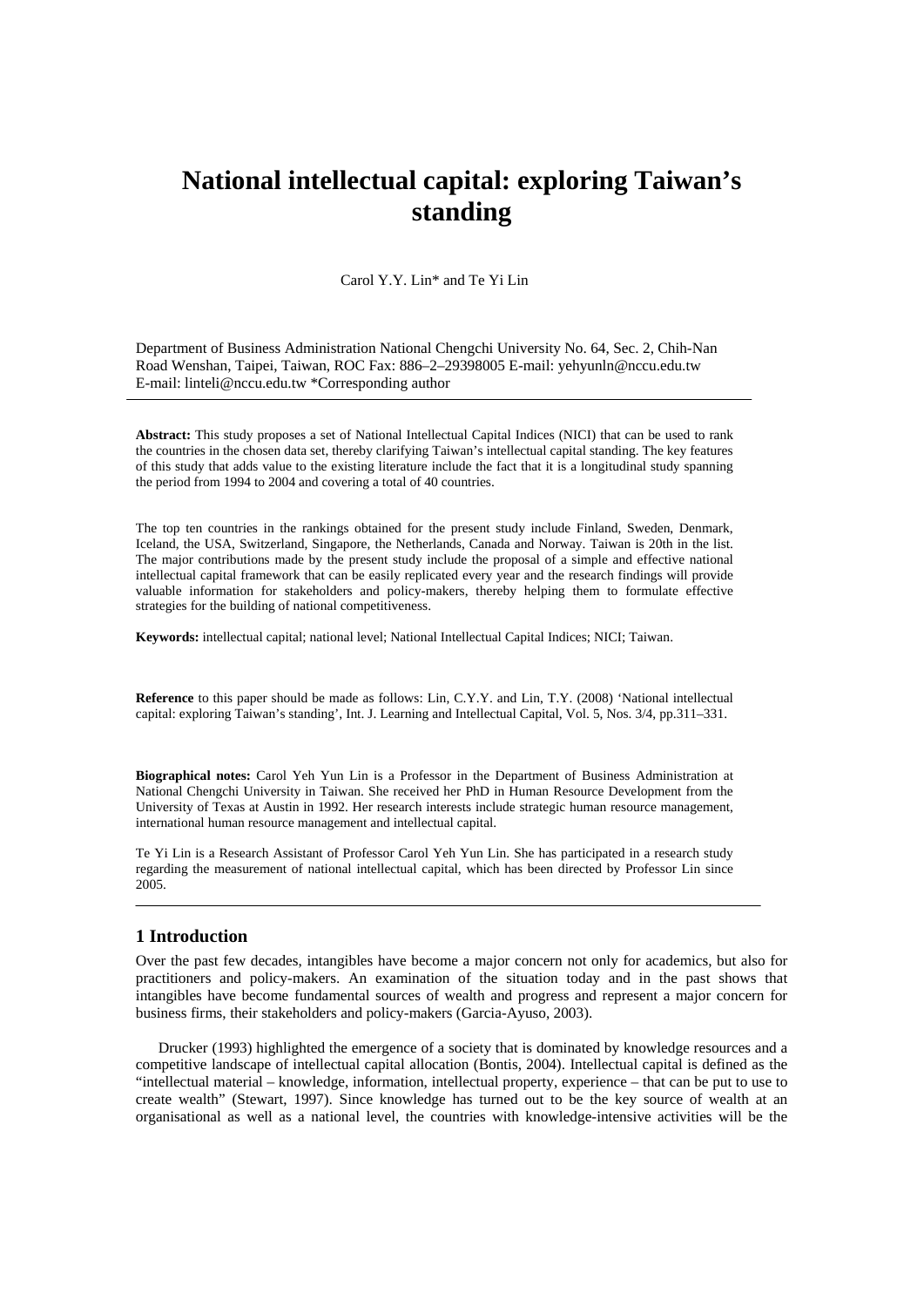winners in terms of future wealth creation (Bounfour and Edvinsson, 2004).

The rankings presented in the International Institute for Management Development's (IMD's) World Competitiveness Yearbook attract considerable attention from governments and policy-makers throughout the world. They are eager to compare their performance with that of their country's main competitors and neighbours and to identify the areas in which their country is deficient, thereby facilitating the formulation of strategies to sustain and enhance their competitiveness. The Organization for Economic Cooperation and Development (OECD) also estimates and reports the potential future wealth of its member countries. A number of intellectual capital assessments have also taken place at the national level with the support of the World Bank (e.g., Sweden, Denmark, the Nordic Project and Israel), as well as at the regional level (e.g., the United Nations initiative for benchmarking the Arab nations and a similar initiative for the Pacific Islands) (Bounfour, 2003).

Although the intellectual capital concept has been extended from the micro (organisational) level to the macro (national and regional) levels, the creation of national intellectual capital models suffers from the lack of widely accepted methodologies, mainly due to the embryonic nature of this field (Pomeda et al., 2002). In other words, more studies need to be done to refine the existing national intellectual capital models. Up to now, there has been little research focusing on the East Asian region. A study of a nation like Taiwan that relies heavily on the output of its knowledge workers should enrich this field of study and provide a different perspective.

By utilising the OECD database and the IMD's World Competitiveness Yearbook and matching the Taiwanese data, this study proposes a set of National Intellectual Capital Indices (NICI) that can be used to rank the countries in the chosen data set, thereby clarifying Taiwan's intellectual capital standing from an East Asian perspective. The key features of this study that add value to the existing literature include the fact that it is a longitudinal study spanning the period from 1994 to 2004 and covering a total of 40 countries. Furthermore, the study focuses on an emerging economy – Taiwan – and provides a set of indices for future researchers to refine.

# **2 Literature review**

National knowledge assets or intellectual capital can be regarded as the 'hidden' assets that underpin and fuel a country's growth. There is an increasingly widespread recognition that knowledge management is the key driver of innovation and learning, national wealth and a country's Gross Domestic Product (GDP) (Malhotra, 2000). In this section, we begin by describing the background of the research and the obstacles that hinder the measurement of national intellectual capital, summarising afterwards the models that are currently in use and then presenting the model proposed in the study.

# *2.1 The measurement of national intellectual capital: the background and obstacles*

During the past decade, knowledge assets and intellectual capital have been attracting an increasing amount of attention, not only from academics and company CEOs, but also from national policy-makers. As they are important to private enterprise organisations, they should also be important to the productivity and competitiveness of the public sector. A World Bank report (1998) pointed out that the adoption of policies to increase a nation's intellectual wealth can improve people's lives in a myriad of ways, besides giving them higher incomes. Since national knowledge assets are the 'intangible' assets of a country that have significant implications for future national value, they represent the fount of a nation's competences and capabilities that are deemed essential for economic growth, human development and the quality of life (Malhotra, 2003). As a result, the countries that are rich in these intangible assets fare better in terms of national wealth than those whose assets are limited to land, tools and labour (Malhotra, 2003; World Bank, 1998).

Consequently, the managers of business enterprises and government officials who are responsible for promoting national economic development are trying to find reliable ways to measure knowledge assets and to gain a clearer understanding of how these relate to future performance (Malhotra, 2000). From a micro perspective, the traditional balance sheet provides the concept of historic costs, which assume that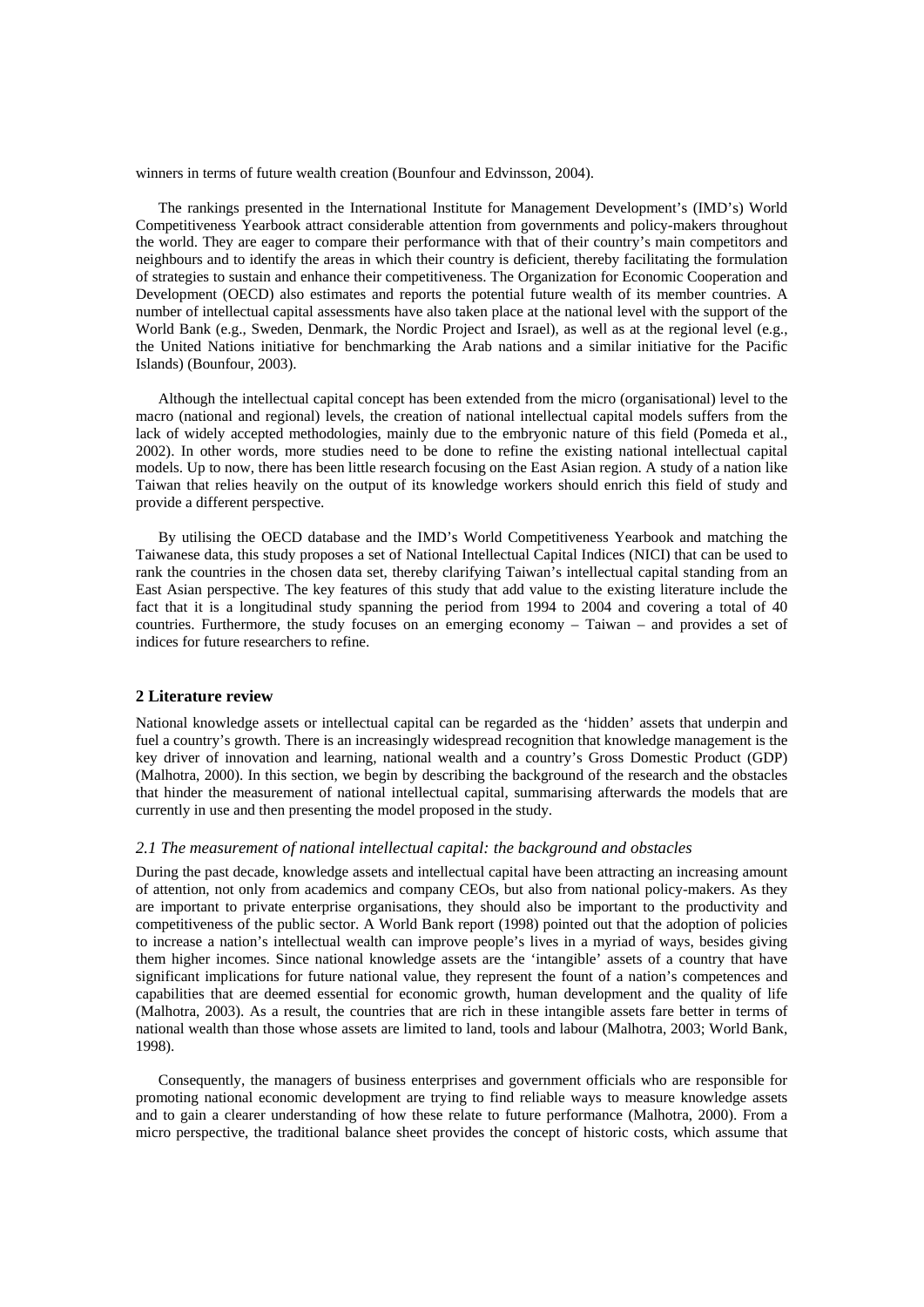the cost reflects the actual value of the asset. However, it does not account for the hidden value inherent in intangible assets. Although some agreement has been reached regarding the measurement of a few categories of intangible assets such as patents and trademarks, the measurement systems are still limited in their ability to account for tacit knowledge assets (Malhotra, 2000).

From a macro perspective, the measurement of intangibles assists nations in analysing and benchmarking their competences and capabilities. Such assessments can facilitate the adoption of good policies and practices for holistic national development (Malhotra, 2003). Since most national intellectual capital measurements analyse the existing data at the input and output levels (Bounfour, 2003), one difficulty that has been reported in the literature is the problem of trying to undertake a systematic collection of data without a comprehensive reference framework (Pomeda et al., 2002). In addition, comparison among countries is based on the different quality criteria and contents of different regional-national statistical systems, which may result in inconsistencies in comparison and analysis (Klein, 2000). These problems hinder the translation of the models from the business management area to the regional or national scope.

### *2.2 The current national intellectual capital measurement models*

Recognising the importance of intangible assets, a number of national governments have launched national knowledge initiatives to develop measurement models. Malhotra (2003) reported that four accounting firms were invited to conduct a practice-oriented study of the Netherlands' intangible assets and provide a preliminary appendix, the Danish Agency for Trade and Industry sponsored the development of comprehensive intellectual capital indicators based on the experiences of several Nordic and Danish companies and the Norwegian government sponsored the development of a competence capital model including intellectual capital. All of these endeavours attempt to leverage the private sector's experience in this area in order to increase the wealth of a nation. However, the level of complexity involved makes it impossible to simply transplant micro models to the national level to measure national intellectual capital. Some changes need to be made.

In addition to national governments, several world development organisations, such as the World Bank, the OECD and various United Nations agencies, have proposed a variety of knowledge asset measurement models as well. These models were originally developed for industrial and agricultural economies and focus on tangible assets and structural capital. Nevertheless, some of these models also assessed national growth in terms of investment (using a scale of 1–10, rather than precise quantitative data), describing input and process-related measures and allowing the assessment, comparison and benchmarking of individual national economies (OECD, 2001; UNDP, 2000; World Bank, 2001). To provide an overview of the strengths and limitations of the existing measurement models (with the aim of developing a more effective and reliable model) we summarise several of the national intellectual capital models below.

#### *2.3 The main models used to measure and manage the intellectual capital of nations*

There have been some initiatives to measure national intellectual capital. Rembe (1999) examined the components of national attraction from the viewpoint of foreign investments in Sweden and proposed a strategic plan for the future development of Sweden's human capital, market capital, process capital and renewal capital. Following Rembe, several researchers carried out similar initiatives to assess the intellectual capital of Israel (Pasher, 1999), the Arab region (Bontis, 2004) and Sweden (Spring Project, 2002). These researchers confirmed the main focus in this field of study. Table 1 summarises the dimensions and main indicators/indices of these studies.

# *2.4 The measurements proposed by regional or world development organisations*

# *2.4.1 The World Bank's knowledge assessment methodology and scorecards*

The aim of the World Bank's Knowledge Assessment Methodology (KAM) is to illustrate and identify the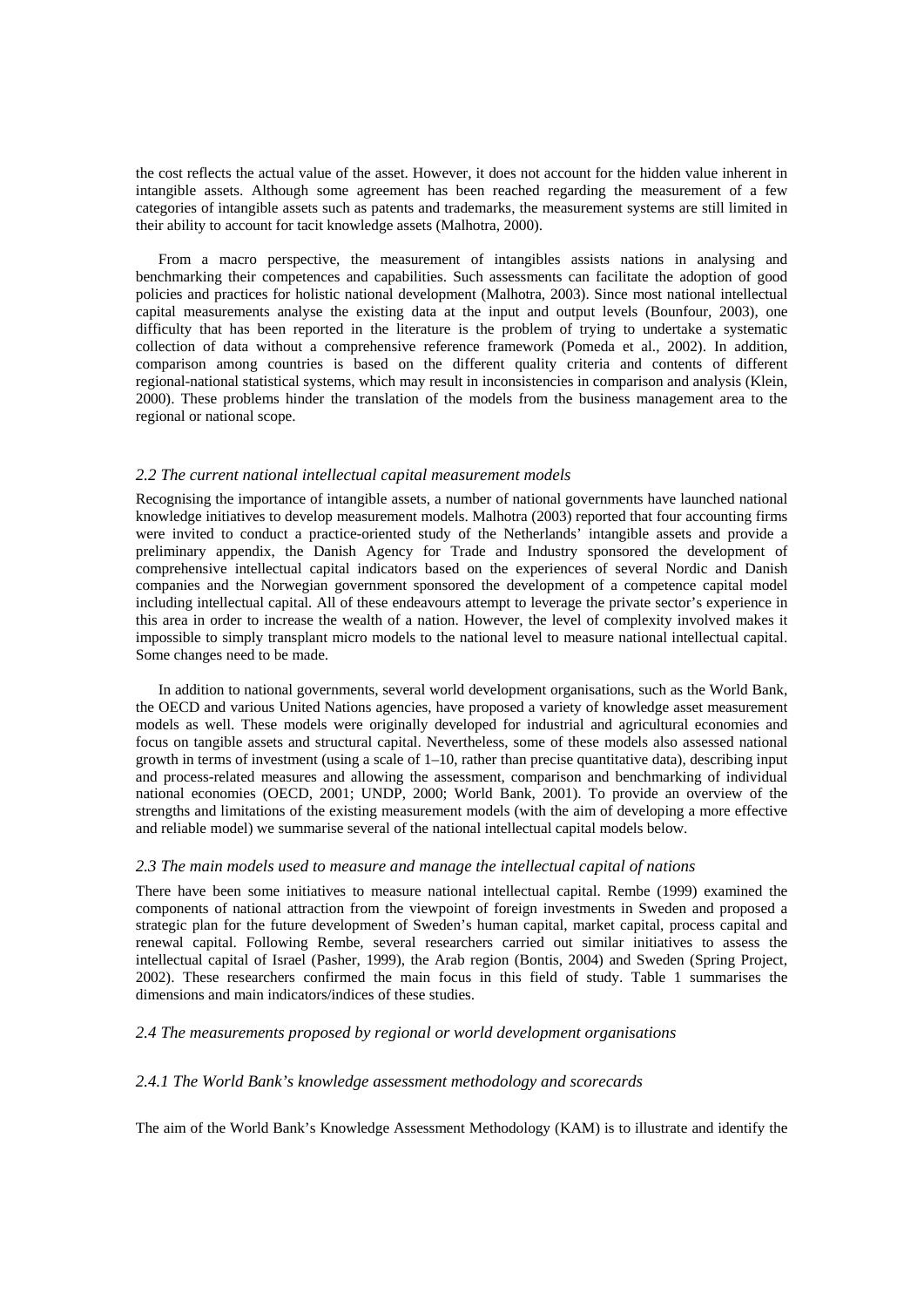problems and opportunities that a country encounters for policy reference and to facilitate future investment. It can also be used to benchmark "how an economy compares with its competitors or countries it wishes to imitate" (World Bank, 2002). As a comprehensive tool for reviewing world development, KAM consists of 69 structural and qualitative variables that are classified into five dimensions. Four of these are considered decisive in the development of a knowledge-based economy, while the fifth tracks the overall performance of the economy. The four key factors illustrate how well an economy uses knowledge for its overall economic development and include:

- 1 the economic and institutional regime
- 2 an educated and skilled population of citizens
- 3 a dynamic information infrastructure
- 4 an efficient innovation system.

Approximately 14 out of the 69 structural and qualitative variables were compiled using the 'standard' scorecards. They are expected to capture the essence of a country's preparedness for developing a knowledge-based economy. Table 2 presents the 14 'critical' variables of the standard scorecards.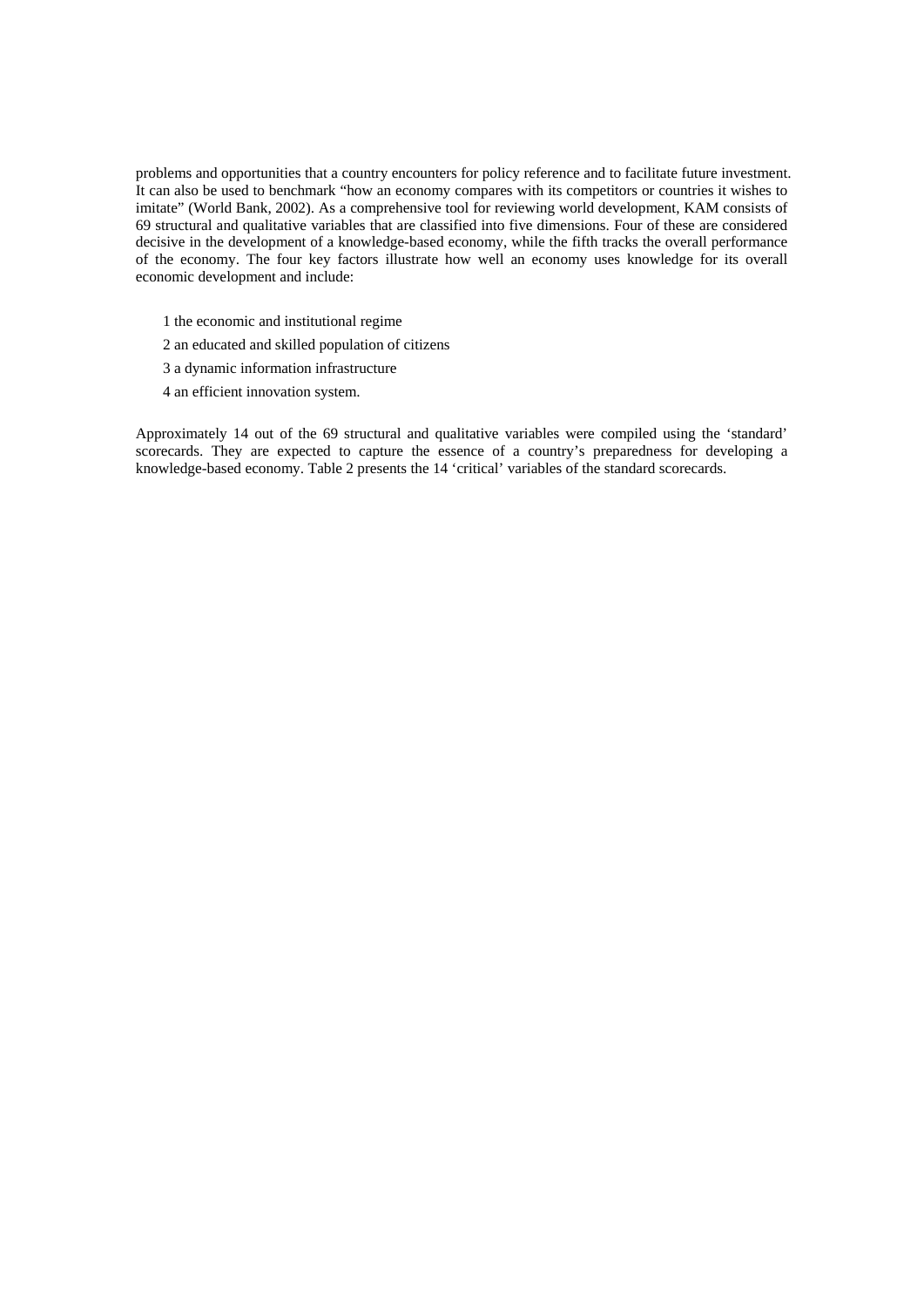| Country/Researcher     | General basic model | Dimensions            | Nature of indicators             |
|------------------------|---------------------|-----------------------|----------------------------------|
| Sweden                 | Skandia Navigator   | Human capital         | Financial indicators             |
| (Rembe, 1999)          |                     | Market capital        | Descriptive indicators           |
|                        |                     | Process capital       |                                  |
|                        |                     | Renewal capital       |                                  |
| Israel                 | Skandia Navigator   | Human capital         | Financial indicators             |
| (Pasher, 1999)         |                     | Market capital        |                                  |
|                        |                     | Process capital       |                                  |
|                        |                     | Renewal and           |                                  |
|                        |                     | development capital   |                                  |
| Malaysia               | Skandia Navigator   | Financial wealth      | Descriptive indicators           |
| (Bontis et al., 2000)  |                     | Human capital         | Intangible indicators            |
|                        |                     | Market capital        | Financial indicators             |
|                        |                     | Process capital       |                                  |
|                        |                     | Renewal capital       |                                  |
| Sweden                 | Skandia Navigator   | Business recipe       | Innovation indicators            |
| (Spring Project, 2002) |                     | Human capital         | Competence                       |
|                        |                     | Structural capital    | indicators                       |
|                        |                     | Relational capital    | Industrial indicators            |
|                        |                     |                       | Company-university<br>indicators |
| Madrid, Spain          | Skandia Navigator   | Human capital         | Descriptive indicators           |
| (Pomeda et al., 2002)  |                     | Technological capital | Intangible indicators            |
|                        |                     | Social capital        | Innovation indicators            |
| Arab region            | Skandia Navigator   | Financial wealth      | Descriptive indicators           |
| (Bontis, 2004)         |                     | Human capital         | Intangible indicators            |
|                        |                     | Market capital        | Financial indicators             |
|                        |                     | Process capital       |                                  |
|                        |                     | Renewal capital       |                                  |
| EU                     | IC-dVAL Approach    | Resources             | Financial indicators             |
| (Bounfour, 2003)       |                     | Processes             | Descriptive indicators           |
|                        |                     | Outputs               | Innovation indicators            |

Table 1 The dimensions and nature of the indicators for measuring national intellectual capital

Source: Revised from Pomeda et al. (2002)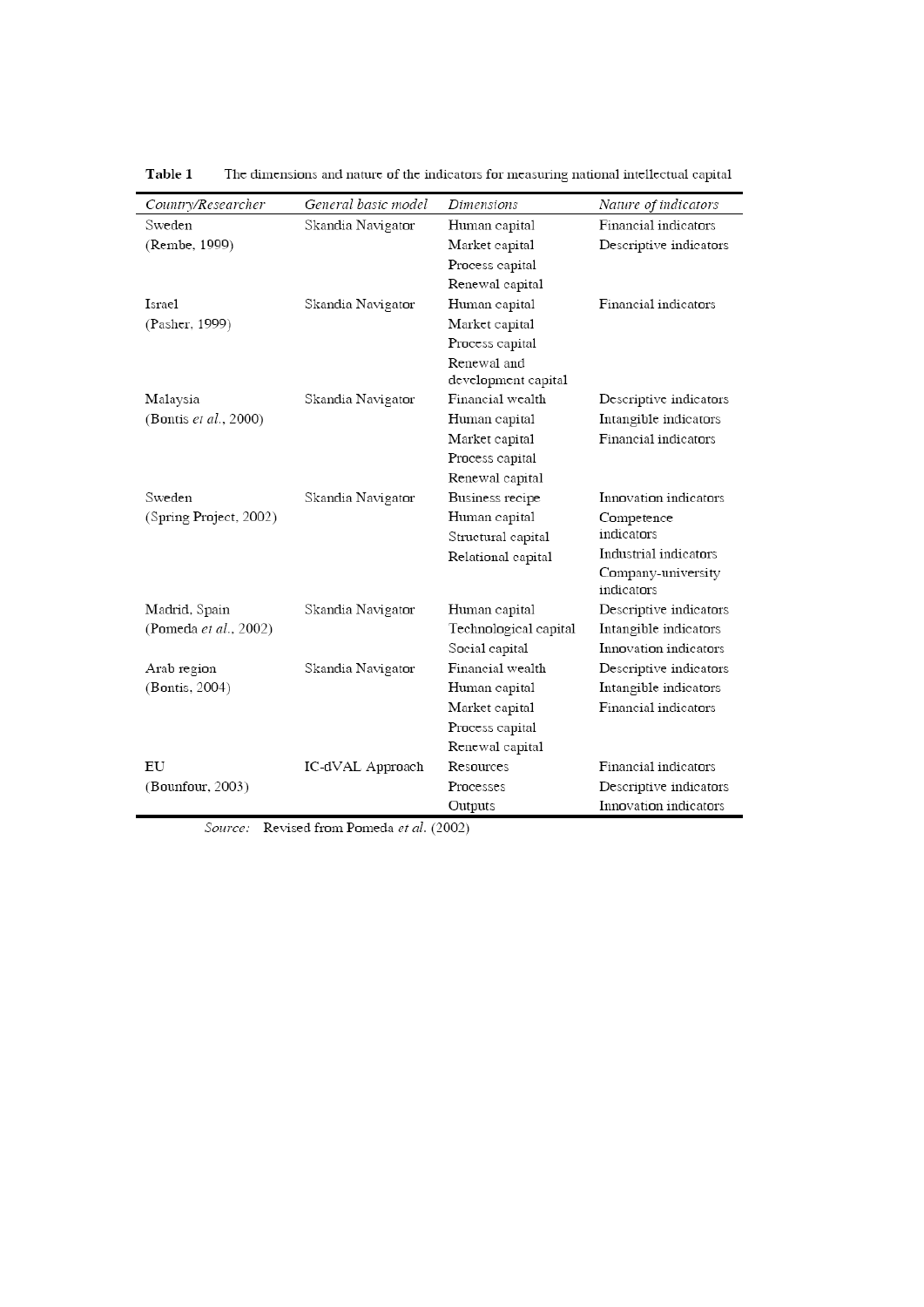| Economic and institutional regime                                                                      | Education and skilled human resources                           |
|--------------------------------------------------------------------------------------------------------|-----------------------------------------------------------------|
| Tariff and nontariff barriers                                                                          | Adult literacy rate                                             |
| Property rights                                                                                        | Secondary enrolment                                             |
| Regulation                                                                                             | Tertiary enrolment                                              |
| Dynamic information infrastructure                                                                     | Efficient innovation system                                     |
| Telephones per 1000 persons                                                                            | Researchers in $R\&D$                                           |
| Computers per 1000 persons                                                                             | Manufacturing trade as percentage of GDP                        |
| Internet hosts per 1000 persons                                                                        | Scientific and technical journal articles per<br>million people |
| Performance indicators                                                                                 |                                                                 |
| Average annual GDP growth                                                                              |                                                                 |
| Human development index                                                                                |                                                                 |
| $\mathcal{C}_{\text{average}} = \mathbf{W}_{\text{total}} + \mathbf{D}_{\text{model}} + \mathbf{1000}$ |                                                                 |

Table 2 The variables of the 'standard' scorecards

Source: World Bank (2002)

# *2.4.2 The OECD measurement models for national intellectual capital*

The OECD regards inputs – rather than outputs – as having the most significance when measuring national intellectual capital (Malhotra, 2003). However, by nature, measuring knowledge assets is a major challenge, according to OECD Science, Technology, and Industry Scoreboard 2001: Towards a Knowledge-Based Economy. A gross indicator may contain the public and private spending on higher education, expenditure on Research and Development (R&D) and investment in software in terms of the percentage of GDP investments. Put in another way, the more investment a country makes in its higher education, expenditure on R&D and software, the more intellectual capital it has.

As the value of the measurements based on the investments in input resources has been called into question at the firm level because of their apparent constraints, national-level researchers have started to shift their attention away from the amount of financial investment or financial input and towards the way that people manage and utilise these inputs (Collins, 2001; Malhotra, 2003; Carr, 2003).

# *2.4.3 The United Nations economic commission for Europe model*

Another model proposed by a world development organisation is the Economic Commission for Europe (ECE) model, developed by the United Nations Economic Commission for Europe (UNECE). With the objective of facilitating the innovation and commercialisation of knowledge assets, the model inspects the existing practices and methodologies for valuing intellectual capital. The model also examines the valuation of intellectual assets (inventions), intellectual property rights (patents), the valuation of managerial flexibility, the stock market valuation of companies and R&D project valuation (United Nations Economic Commission for Europe, 2003).

This model provides a holistic view of the sustainable innovation process, focusing in particular on the valuation of intellectual property rights. Since innovation is closely linked to human resources, governments have gradually begun to provide more support for human resources development and the ongoing adaptation of institutional, information and innovation systems, realising that the innovation and technological capabilities of a country are correlated with long-term growth and social progress.

#### *2.5 The national intellectual capital measurement model proposed in this study*

The intellectual capital of a nation requires the articulation of a system of variables that helps to uncover and manage the invisible wealth of a country. In the past, researchers from different backgrounds proposed different models or concepts to evaluate national intellectual capital. However, due to the embryonic nature of this field of study, a consensus has yet to emerge regarding the exact nature of the set of determinants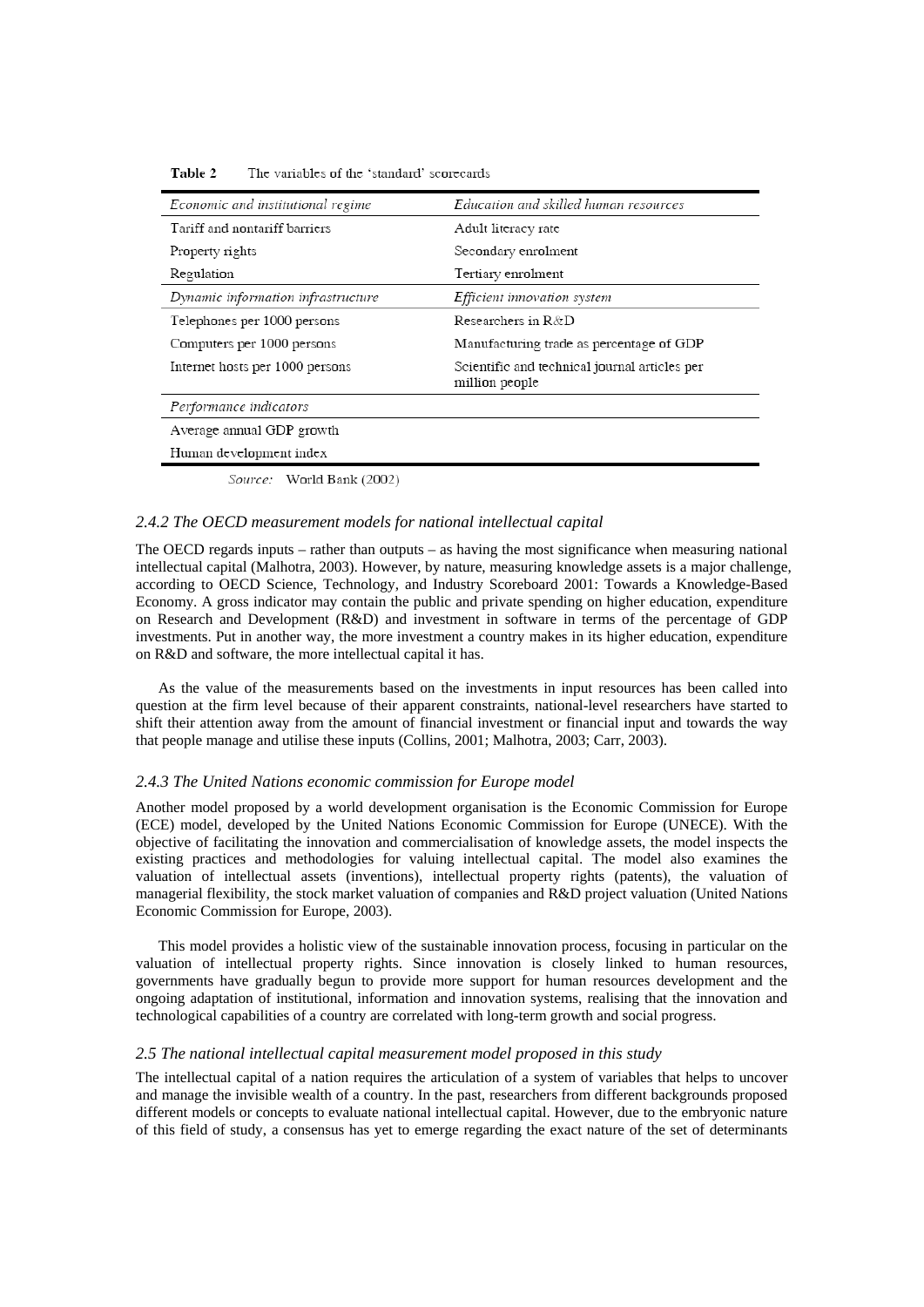that should be employed. Building on the past research in this field, this study proposes a model of measurement and then tests this model by using the widely accepted OECD and IMD databases, which contain both the quantitative and qualitative indicators. Although national wealth can be assessed from different perspectives, including health, poverty and gender empowerment (Bontis, 2004), the main focus of this paper is on the ranking of national intellectual capital in order to clarify the standing of Taiwan.

The present study adopts the most commonly used national intellectual capital framework that contains human capital, market capital, process capital and renewal capital (Table 1). The selection of the seven variables for each capital (as displayed in Table 3) was mainly based on the literature (please refer to the Appendix for the source of these variables). The variable selection was implemented in two rounds. In the first round, the requirement was that the variables must be supported by at least two studies and must be included in the OECD database or the IMD World Competitiveness Yearbook. 'Market capital' turned out to have the fewest identified variables. To remedy the unbalanced number of variables in market capital, a focus group was formed to obtain initial feedback regarding the appropriateness of the selected variables. With input from ten Taiwanese professors who have also engaged in intellectual capital-related research, the authors were able to revise the variables, finally settling on those shown in Table 3. Financial capital is also included, as it is a key factor of national wealth. Consequently, a total of 29 variables were selected: seven each for human capital, market capital, process capital and renewal capital and a single variable (GDP per capita) representing financial capital.

The first type of national capital – human capital – is defined as the competencies of individuals in realising national goals (Bontis, 2004). According to the OECD (2000), human capital consists of knowledge about facts, laws and principles, in addition to knowledge relating to specialised, teamwork and communication skills. Education is the foundation of human capital. It is through education that knowledge and skills are developed. Students are taught a variety of subjects not only to improve their labour productivity, but also to enrich their lives, make them better citizens and create additional value for the nation. However, formal education alone is not sufficient for the continuing development of human capital. Post-education training institutions, including private companies, must provide ongoing training to enable citizens to cope with a rapidly changing world. Therefore, the variables used in this study include the amount of skilled labour, the degree of employee training, the literacy rate, a higher education enrolment, the pupil-teacher ratio, the number of internet subscribers and the public expenditure on education.

| Human capital index                      | Market capital index                              |
|------------------------------------------|---------------------------------------------------|
| Skilled labour*                          | Corporate tax*                                    |
| Employee training*                       | Cross-border venture*                             |
| Literacy rate                            | Openness to foreign culture*                      |
| Higher education enrollment              | Globalisation*                                    |
| Pupil-teacher ratio                      | Transparency*                                     |
| Internet subscribers                     | Image of your country*                            |
| Public expenditure on education          | Exports and imports of services                   |
| Process capital index                    | Renewal capital index                             |
| Business competition environment*        | Business $R\&D$ spending                          |
| Government efficiency*                   | Basic research*                                   |
| Intellectual property rights protection* | $R&D$ spending/GDP                                |
| Capital availability*                    | $R \& D$ researchers*                             |
| Computers in use per capita              | Cooperation between universities and enterprises* |
| Convenience of establishing new firms*   | Scientific articles*                              |
| Mobile phone subscribers                 | Patents per capita (USPTO + EPO)                  |

Table 3 The variables included in each type of capital proposed in this study

Remark: Financial capital is the logarithm of GDP per capita adjusted by Notes: purchasing power parity.

Those variables marked with an asterisk  $(*)$  are those rated using a scale of '1-10'.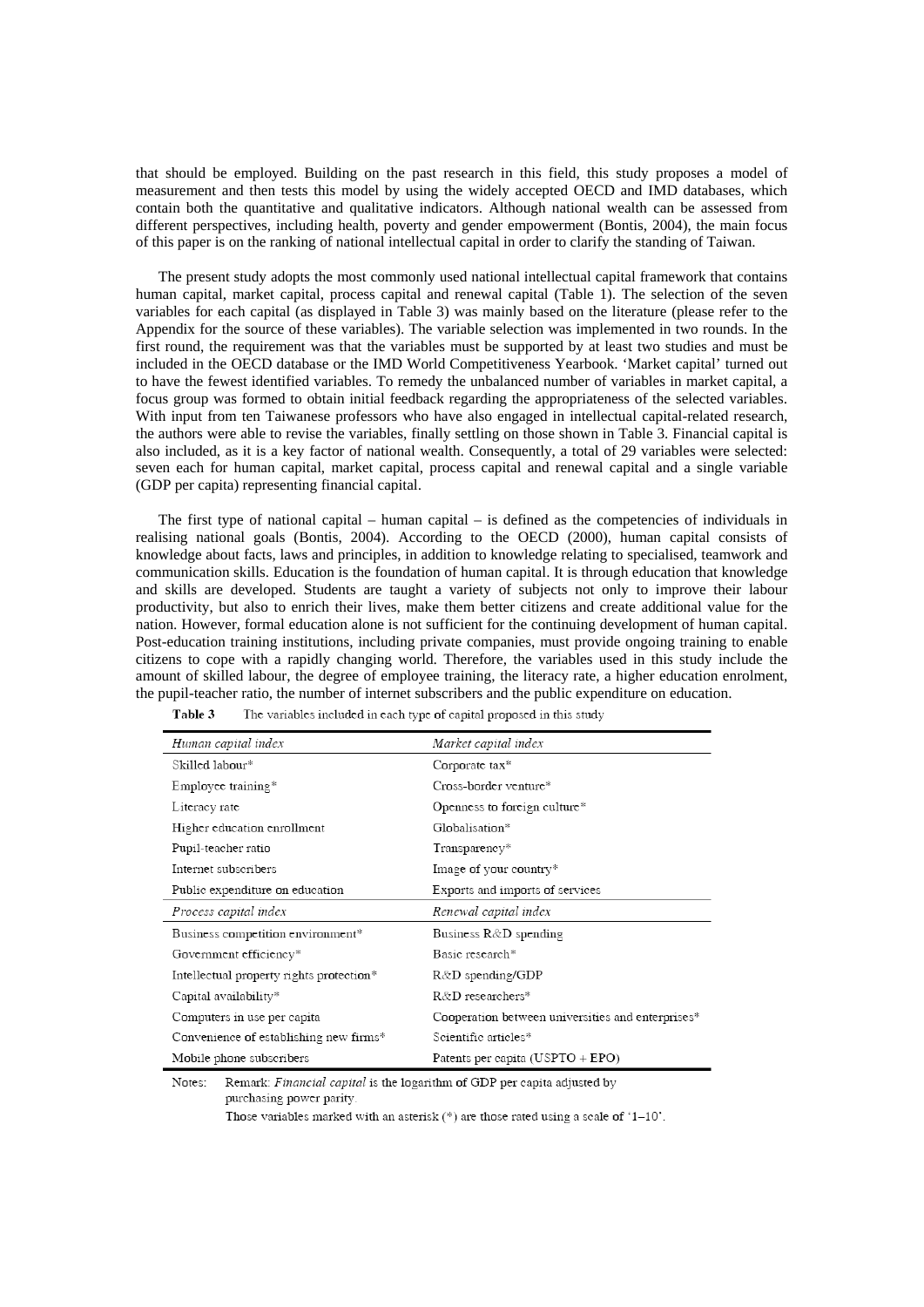The second type of national capital – market capital – is similar to social capital in a micro setting, in that it represents a country's capabilities and successes in providing an attractive, competitive solution to meet the needs of its international clients, while also sharing knowledge with the rest of world through knowledge coordination and contextualisation (Bontis, 2004). Therefore, one major factor that determines market capital is international trade. The flow of people, technologies and ideas between countries is the key to overall market success. The present study, therefore, incorporates the variables concerning investments and achievements in foreign relations, coupled with the exports of quality products and services. In this study, we focus primarily on whether corporate tax policy facilitates trade, cross-border ventures, openness to foreign cultures, the degree of globalisation, the transparency of economic information, the image that the country projects abroad and the exports and imports of commercial services.

The third type of national capital – process capital – comprises the nonhuman powerhouses of knowledge in a nation that are embedded in a country's infrastructure and facilitate the creation, accessibility and dissemination of current data, information and knowledge. The overall environment, government, capital and information technology appear to be the decisive factors here. Apart from these factors, the countries with inadequate resources in terms of computers, internet access and telecommunications are at risk of falling even further behind their competitors in the world market (Bontis, 2004). Therefore, the business competition environment, government efficiency, intellectual property rights protection, capital availability, the number of computers per capita, the convenience of establishing new firms and the number of mobile phone subscribers are included in this category of capital.

The fourth type of national capital – renewal capital – is defined as a nation's future intellectual wealth that will sustain a nation's competitive advantage. R&D and patents are the two key parameters in renewal capital. Their significance derives from the direct relationship between the success of a country's financial system and the effectiveness of its R&D sector (Bontis, 2004). Foreign patent applications represent the acknowledgement and renewal of ideas and innovation within industries throughout a country. Therefore, we selected business R&D spending, the degree of basic research to enhance long-term economic development, R&D spending as a percentage of GDP, the number of R&D researchers, the level of cooperation between universities and enterprises, scientific articles and United States Patent and Trademark Office (USPTO) and European Patent Office (EPO) per capita for inclusion in this capital type.

The fifth type of national capital – financial capital – is represented by a single indicator: the logarithm of GDP per capita adjusted by purchasing power parity. This is the most common metric denoting the financial wealth of a nation.

#### **3 Methods**

In this section, we describe the data collection and data analysis methods. Using the variables listed in Table 3, we collected data from several sources, including the OECD database, the World Competitiveness Yearbook published by the IMD and the Taiwan Economic Statistical databank provided by the Taiwan Economic Data Centre, to match the Taiwanese data. A comprehensive list of 47 countries was compiled from these data sources. Due to the large number of missing values, the datasets for Colombia, Hong Kong, Indonesia, Israel, Luxembourg, Slovenia and Venezuela were excluded. The data analysed in this study, therefore, covers 40 countries for a period of 11 years, extending from 1994 to 2004.

In this study, there are two different data types, one with an absolute number such as 'patents per capita', the other with a qualitative rating on a scale of '1–10', such as the 'image of your country'. Although subjective, rating the degree or magnitude of certain variables is unavoidable, as we are evaluating intangible assets and the intangibles cannot be fully represented by merely adding up certain quantitative variables. For a meaningful integration of the quantitative score and qualitative rating in each type of capital, we calculated the ratio of the absolute value relative to the highest value of each quantitative variable and multiplied it by 10 to transform the number into a 1–10 scale. The data transformation procedures have been repeated for all number indicators of human capital, market capital, process capital and renewal capital. For financial capital, we used the logarithm of GDP per capita adjusted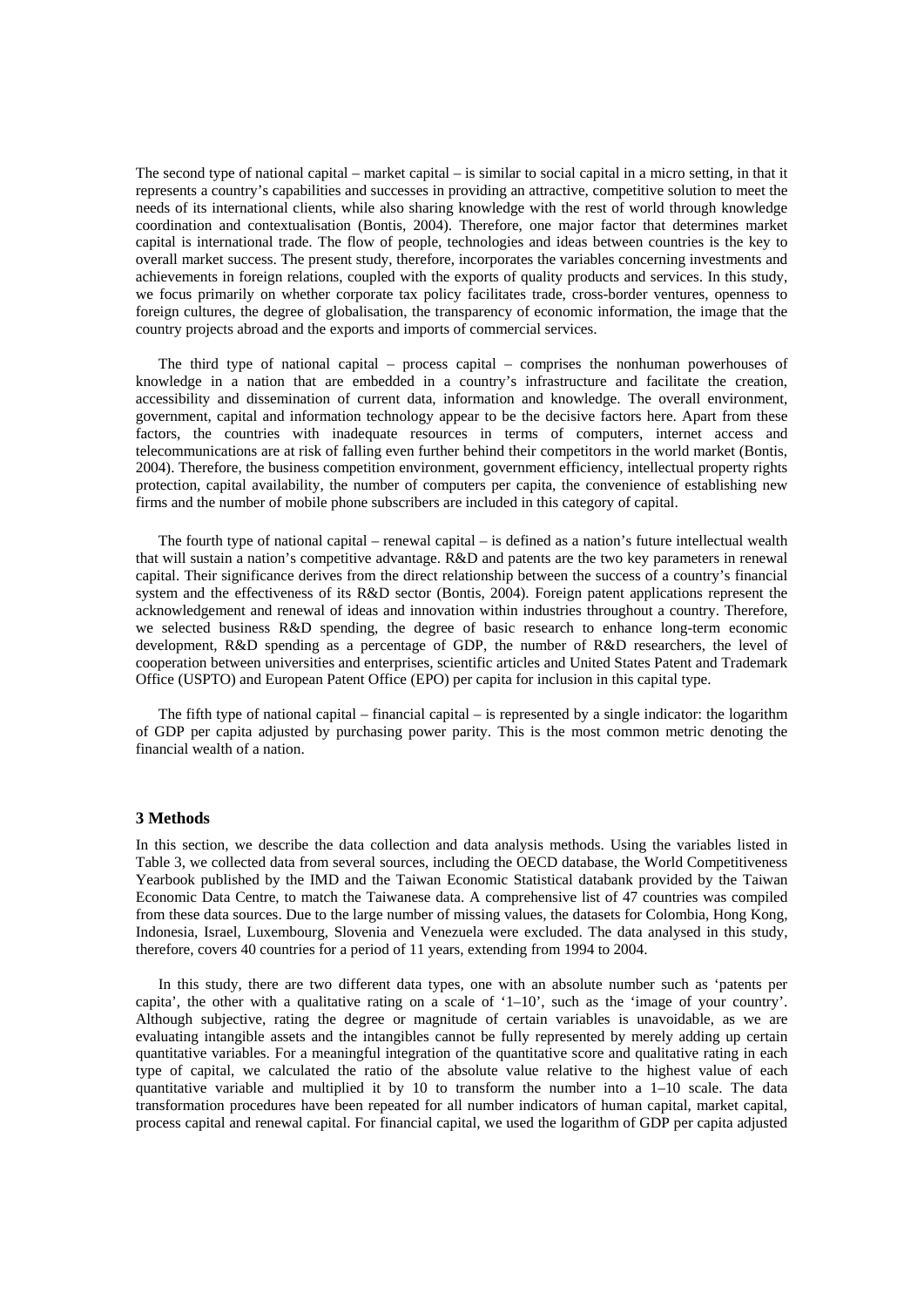by the purchasing power parity of each country, calculated its ratio to the highest value and then transformed it into a '1–10' scale. Finally, we totaled the scores of the five types of capital to come up with the overall index, as shown in Table 4.

#### **4 Results**

Based on the data analysis described in the last section, Table 4 displays the scores and rankings of the five types of national capital that were investigated. The overall index is particularly revealing, because it provides valuable information for policy-makers to reflect on. As mentioned earlier, one of the purposes of this study is to provide another version of the national intellectual capital model for future researchers to replicate and refine. We have tried to identify the variables that are well represented based on the literature review, while at the same time, balancing the number of variables for the four capital types (seven variables each, excluding financial capital) and balancing the number of quantitative and qualitative variables (13 versus 16).

With 11 years of data spanning the period from 1994 to 2004, the overall results agree with the general perception that the Nordic countries have the highest degree of national intellectual capital. The top ten countries in the list are (in order) Finland, Sweden, Denmark, Iceland, the USA, Switzerland, Singapore, the Netherlands, Canada and Norway. Of these countries, five are Nordic countries, two are in other parts of Europe, two are in North America and one is in Asia. Taiwan is 20th in the list.

Among the top five countries, Finland is second in process capital, first in renewal capital and fourth in market capital. Sweden is second in terms of human capital and renewal capital. Denmark is first in human capital and third in process capital. Iceland is third in human capital and fourth in process capital. The USA is fourth in renewal capital. These countries consistently and stably accumulated national intangible assets over the 11 years covered by the study.

As for the countries ranked sixth to tenth in the overall index, Switzerland is third in renewal capital and second in financial capital, Singapore is first in both market capital and process capital, the Netherlands is third in market capital, Canada is fourth in human capital and Norway is first in financial capital and fifth in human capital.

The bottom five countries in the list are India, Argentina, Mexico, Brazil and Turkey. Two of the Brazil, Russia, India and China (BRIC) nations, which are currently showing so much promise, are among the bottom five probably because the rankings are based on historical data covering an 11-year period and not on the last few years. In addition, the populations of these countries are relatively large, which may lead to their efforts in certain areas being stretched too thin. Mexico performed relatively well in terms of financial capital (ranked 28th), while Brazil had a relatively high ranking for market capital (ranked 29th).

#### **5 Taiwan's standing**

Taiwan is 20th in the overall index ranking. It is comparatively weak in market capital (ranked 18th) and financial capital (ranked 25th), however, it ranked 15th, 14th and 14th for human capital, process capital and renewal capital, respectively.

Figures 1–4 shows some figures and trends that warrant further discussion. Based on a scale of 1–10, the top four mean scores include those of the literacy rate (9.439), openness to foreign cultures (8.002), the convenience of establishing new firms (7.556) and cross-border ventures (6.842). The four lowest mean scores include those of business R&D expenditures (1.947), the exports and imports of commercial services (2.764), computers in use per capita (4.100) and government efficiency (4.494). The positive trends from 1994 to 2004 include an improvement in higher education enrolment (from 3.434 to 7.961), public expenditure on education (from 4.874 to 6.937), globalisation (from 4.95 to 8.10), mobile phone subscribers (from 2.753 to 10.0) and patents per capita (from 3.202 to 6.915). The negative trends include basic research (from 5.858 to 4.589) and government efficiency (from 6.75 to 4.51).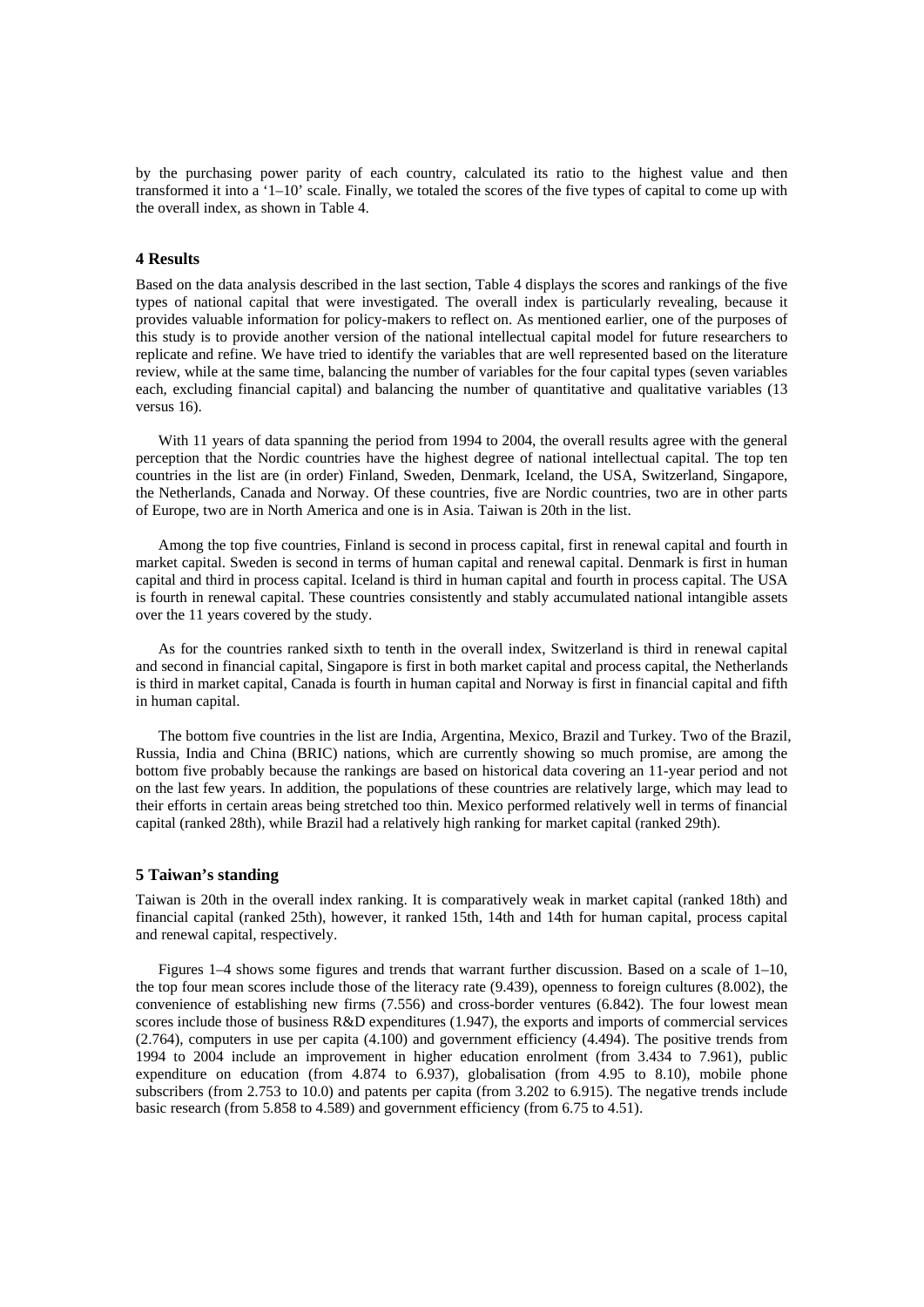|                |       | capital index<br>Human |       | capital index<br>Market |       | capital index<br>Process |       | capital index<br>Renewal |       | capital index<br>Financial |       | Overall index  |
|----------------|-------|------------------------|-------|-------------------------|-------|--------------------------|-------|--------------------------|-------|----------------------------|-------|----------------|
| Mean           |       | 6.39                   |       | 5.91                    |       | 5.15                     |       | 3.72                     |       | 8.74                       |       | 29.91          |
| SD             |       | 1.30                   |       | 0.90                    |       | 1.41                     |       | 2.10                     |       | 01.1                       |       | 6.05           |
| Country        | Score | Ranking                | Score | Ranking                 | Score | Ranking                  | Score | Ranking                  | Score | Ranking                    | Score | Ranking        |
| Argentina      | 5.00  | 33                     | 4.76  | 57                      | 2.24  | $\Theta$                 | 1.42  | 36                       | 7.57  | 35                         | 20.99 | 39             |
| Australia      | 7.28  |                        | 6.47  | 4                       | 6.91  | $\overline{5}$           | 4.32  | 17                       | 0.47  | 17                         | 34.44 |                |
| Austria        | 6.95  | 4                      | 6.53  | $\supseteq$             | 6.31  | $\supseteq$              | 4.38  | S                        | 9.62  | Φ                          | 33.79 | $\bar{c}$      |
| Belgium        | 7.42  | o                      | 6.04  | $\overline{0}$          | 5.32  | $\approx$                | 5.20  | Φ                        | 9.56  | $\mathbf{r}$               | 33.53 | ᅼ              |
| Brazil         | 4.64  | 35                     | 5.28  | 29                      | 2.95  | 37                       | 1.60  | 34                       | 7.44  | 36                         | 21.90 | 57             |
| Canada         | 8.14  | 4                      | 6.67  |                         | 6.21  |                          | 5.07  | $\approx$                | 67.6  | $\approx$                  | 35.57 | 0              |
| Chile          | 5.37  | $\overline{31}$        | 6.77  |                         | 4.96  | 25                       | 1.62  | 33                       | 7.96  | $\mathcal{S}$              | 26.69 | $\approx$      |
| China          | 4.16  | 38                     | 5.58  | 26                      | 4.18  | $\overline{31}$          | 1.94  | 29                       | 6.55  | 38                         | 22.41 | 35             |
| Czech Republic | 5.68  | $\infty$               | 5.68  | S                       | 4.70  | 27                       | 2.35  | 26                       | 8.49  | 26                         | 26.91 | $\approx$      |
| Denmark        | 8.64  |                        | 6.82  | $\sqrt{2}$              | 7.04  | $\infty$                 | 6.35  | Ò                        | 9.82  | 4                          | 38.66 |                |
| Finland        | 7.89  | ٥                      | 6.92  | 4                       | 7.11  | $\mathbf{c}$             | 8.31  |                          | 9.61  | $\overline{c}$             | 39.84 |                |
| France         | 6.84  | 17                     | 5.18  | R                       | 5.65  | $\overline{17}$          | 4.89  | $\overline{12}$          | 9.56  | ⋣                          | 32.11 | $\overline{8}$ |
| Germany        | 6.48  | Z                      | 5.84  | Z                       | 5.29  | $\overline{c}$           | 6.04  | ∞                        | 9.53  | 15                         | 33.18 | $\tilde{=}$    |
| Greece         | 5.78  | 52                     | 5.28  | 88                      | 4.52  | 28                       | 2.14  | 27                       | 0.00  | g                          | 26.72 | 52             |
| Hungary        | 6.60  | g                      | 6.14  | $\overline{1}$          | 5.16  | S                        | 2.50  | 24                       | 8.43  | 21                         | 28.83 | Z              |
| Iceland        | 8.36  | $\omega$               | 6.80  | ی                       | 6.94  | 4                        | 6.16  |                          | 9.76  | $\overline{5}$             | 38.01 | 4              |
| India          | 3.90  | 39                     | 4.86  | 35                      | 3.46  | 33                       | 1.35  | 38                       | 5.83  | ₽                          | 19.40 | ₽              |
| Ireland        | 6.60  | $\overline{c}$         | 7.37  | $\mathbf{c}$            | 6.13  | $\overline{c}$           | 3.88  | $\approx$                | 9.82  | $\infty$                   | 33.81 | 12             |
| Italy          | 6.10  | $26\,$                 | 4.92  | ¥,                      | 4.42  | $\mathcal{E}$            | 2.63  | 22                       | 9.43  | $\approx$                  | 27.50 | S              |
| Japan          | 7.32  | $\approx$              | 4.69  | 38                      | 5.11  | 24                       | 6.72  | $\overline{5}$           | 9.63  | $\infty$                   | 33.47 | 51             |

The composite scores and rankings for the different types of national capital index for 40 countries from 1994 to 2004 (see online version for colours) Table 4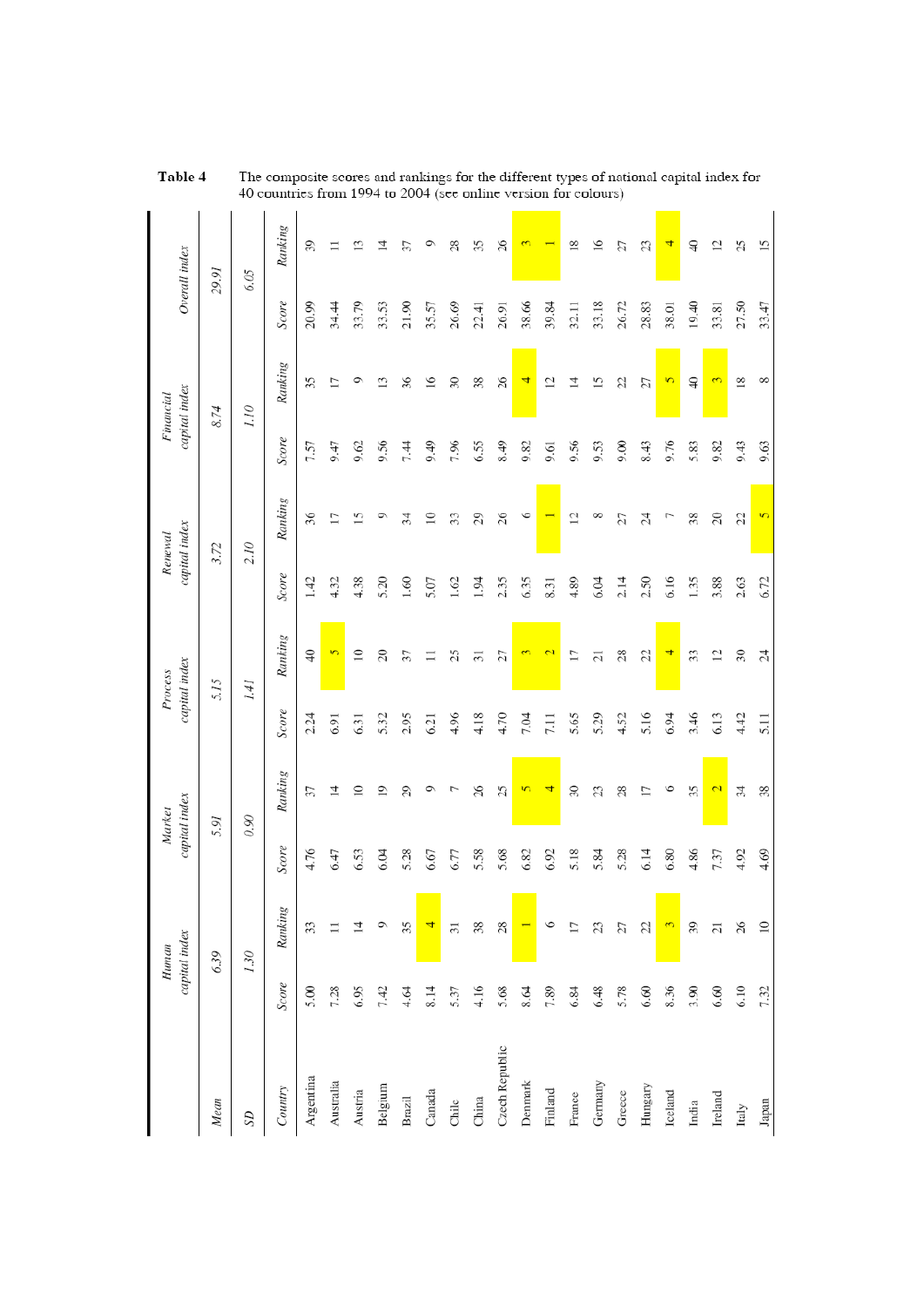|                 |       | capital index<br>Human |       | capital index<br>Market |       | capital index<br>Process | Renewal | capital index   |       | capital index<br>Financial | Overall index |                |
|-----------------|-------|------------------------|-------|-------------------------|-------|--------------------------|---------|-----------------|-------|----------------------------|---------------|----------------|
| Mean            |       | 6.39                   |       | 5.91                    |       | 5.15                     |         | 3.72            |       | 8.74                       | 29.91         |                |
| SD              |       | 1.30                   |       | 0.90                    |       | 1.41                     |         | 2.10            |       | 07.1                       | 6.05          |                |
| Country         | Score | Ranking                | Score | Ranking                 | Score | Ranking                  | Score   | Ranking         | Score | Ranking                    | Score         | Ranking        |
| Korea           | 6.73  | $\frac{8}{18}$         | 4.85  | 36                      | 5.12  | 23                       | 3.99    | $\frac{8}{2}$   | 8.76  | $\overline{z}$             | 29.45         | S,             |
| Malaysia        | 6.17  | 25                     | 6.47  | $\mathbf{13}$           | 5.39  | $\overline{19}$          | 1.85    | $\mathcal{E}$   | 7.73  | $\overline{31}$            | 27.62         | Å              |
| Mexico          | 4.62  | 37                     | 5.14  | $\overline{31}$         | 2.63  | 39                       | $\Xi$   | $\Theta$        | Ю.8   | 28                         | 21.54         | 38             |
| The Netherlands | 7.17  | $\overline{c}$         | 7.24  | 3                       | 6.59  | ∞                        | 5.01    | $\equiv$        | 9.61  | $\supseteq$                | 35.61         | ∞              |
| New Zealand     | 6.88  | $\overline{16}$        | 6.69  | $^{\circ}$              | 5.50  | $\frac{8}{2}$            | 3.68    | $\overline{c}$  | 9.18  | $\overline{c}$             | 31.94         | $\supseteq$    |
| Norway          | 8.12  | $\overline{5}$         | 6.23  | $\overline{16}$         | 6.32  | っ                        | 4.46    | $\overline{4}$  | 10.00 |                            | 35.14         | $\supseteq$    |
| Poland          | 5.07  | 32                     | 5.34  | 27                      | 2.98  | 36                       | 1.38    | $^{28}$         | 8.01  | 29                         | 22.77         | 33             |
| Portugal        | 5.64  | 29                     | 4.32  | 39                      | 3.40  | 34                       | 1.73    | 57              | 8.86  | 23                         | 23.95         | R              |
| Philippines     | 6.65  | $\Omega$               | 5.71  | 24                      | 4.89  | 26                       | 2.02    | 32              | 6.36  | 39                         | 25.63         | 29             |
| Russia          | 5.50  | $\overline{30}$        | 4.15  | $\Theta$                | 2.67  | 38                       | 2.48    | 25              | 7.62  | 34                         | 22.41         | z              |
| Singapore       | 6.97  | $\mathbf{13}$          | 8.21  |                         | 7.16  |                          | 4.72    | 13              | 9.29  | $\overline{19}$            | 36.36         |                |
| South Africa    | 3.85  | $\Theta$               | 4.98  | 33                      | 4.50  | $\mathfrak{S}$           | 1.76    | $\overline{31}$ | 7.73  | 32                         | 22.81         | 32             |
| Spain           | 6.23  | 24                     | 5.96  | $\overline{c}$          | 5.73  | $\frac{6}{2}$            | 2.57    | 23              | 9.21  | $\approx$                  | 29.69         | $\overline{a}$ |
| Sweden          | 8.36  | $\mathbf{c}$           | 6.49  |                         | 6.81  | ≏                        | 7.78    | $\mathbf{C}$    | 9.67  | Γ                          | 39.12         | 2              |
| Switzerland     | 7.59  | ∞                      | 6.46  | $\tilde{15}$            | 6.04  |                          | 7.42    | $\mathfrak{S}$  | 9.89  | $\mathbf{C}$               | 37.39         | ७              |
| Taiwan          | 6.94  | $\overline{15}$        | 6.13  | $\frac{8}{2}$           | 6.00  | 4                        | 3.92    | $\overline{19}$ | 8.72  | 25                         | 31.70         | 8              |
| Thailand        | 4.96  | 34                     | 5.88  | g                       | 3.93  | 32                       | 1.16    | 39              | 7.18  | 37                         | 23.11         | ಸ              |
| Turkey          | 4.64  | 36                     | 5.11  | 32                      | 3.11  | 35                       | 1.43    | 35              | 7.65  | 33                         | 21.93         | $\%$           |
| ŬК              | 6.65  | $\overline{1}$         | 5.97  | $\approx$               | 5.99  | 15                       | 4.38    | $\geq$          | 9.61  |                            | 32.60         | IJ             |
| USA             | 7.79  | Γ                      | 6.48  | $\overline{c}$          | 6.81  |                          | 7.12    |                 | 9.70  | O                          | 37.91         | $\overline{5}$ |

The composite scores and rankings for the different types of national capital index for 40 countries from 1994 to  $2004$  (see online version for colours) (continued) Table 4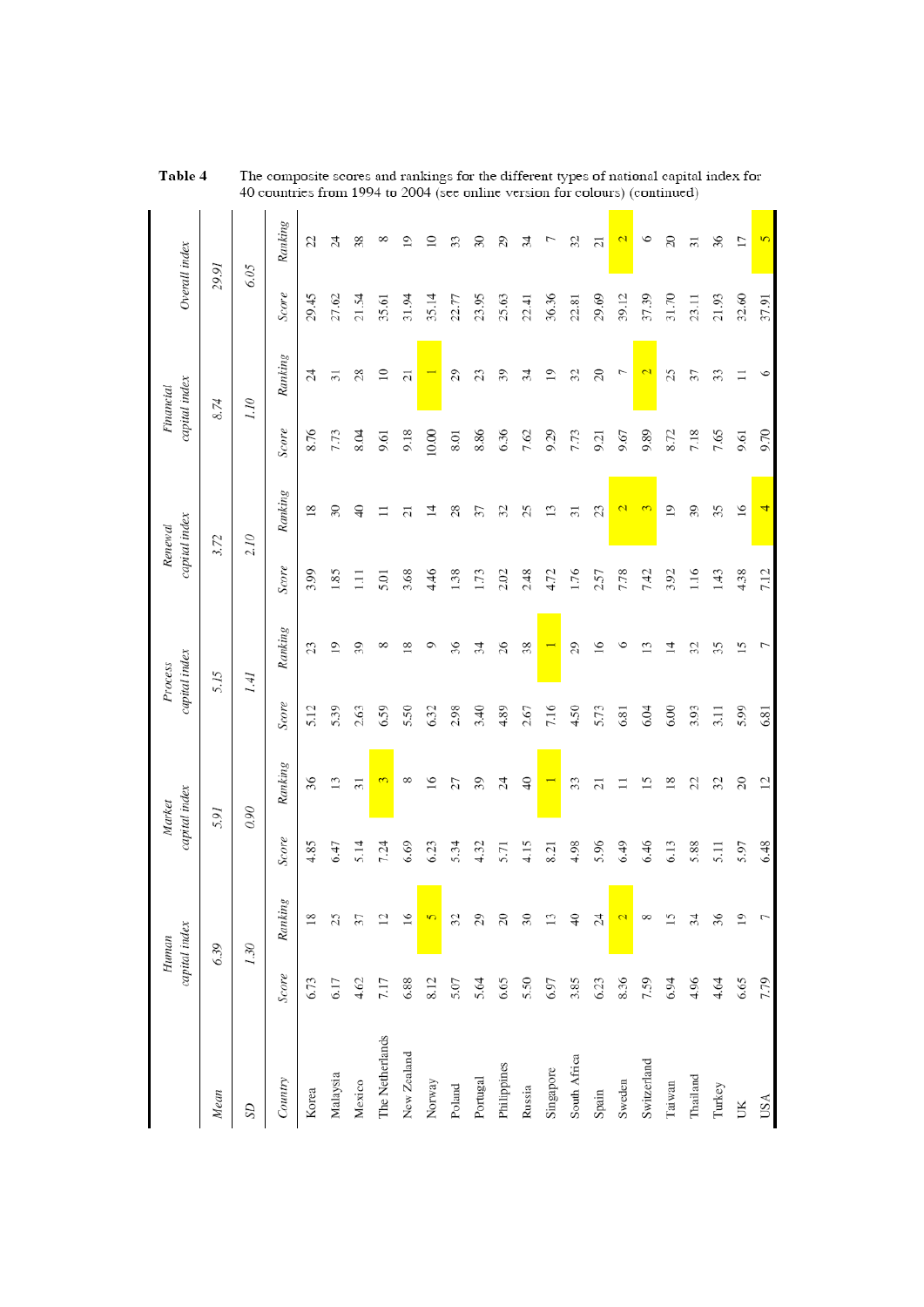The statistics presented above carry some important messages for policy-makers to contemplate on. For the past 11 years, Taiwan has been working to enhance the quality of its human resources, which may have led to improvements in terms of patents per capita, openness to foreign cultures, globalisation and high-technology development represented by the prevalence of mobile phones. On the other hand, the national market capital is still comparatively weak, ranked 18th among the 40 countries. It appears that there is an urgent need for Taiwan to improve the government efficiency that facilitates the exports and imports of commercial services. The limited size of Taiwan's domestic market makes the exportation of high-value products or services to world markets especially important. The top five countries in terms of market capital are Singapore, Ireland, the Netherlands, Finland and Denmark. These countries have a similar natural environment in terms of having a small territory and limited natural resources, but possess high-quality human resources. In particular, Taiwan should focus on learning from Singapore as it is also in Asia, has a very small territory that is only 1/61 the size of Taiwan (585 sq. km. compared to 35.961 sq. km.) and a majority of its population are ethnic Chinese. Singapore's overall ranking of seventh points out the competitiveness of this very small country. From the statistics, Singapore can readily be seen as strong in globalisation, government efficiency and capital availability. These intangible assets have important implications for small countries to capitalise on limited resources.



**Figure 1** The numbers and trends of Taiwan's human capital (see online version for colours)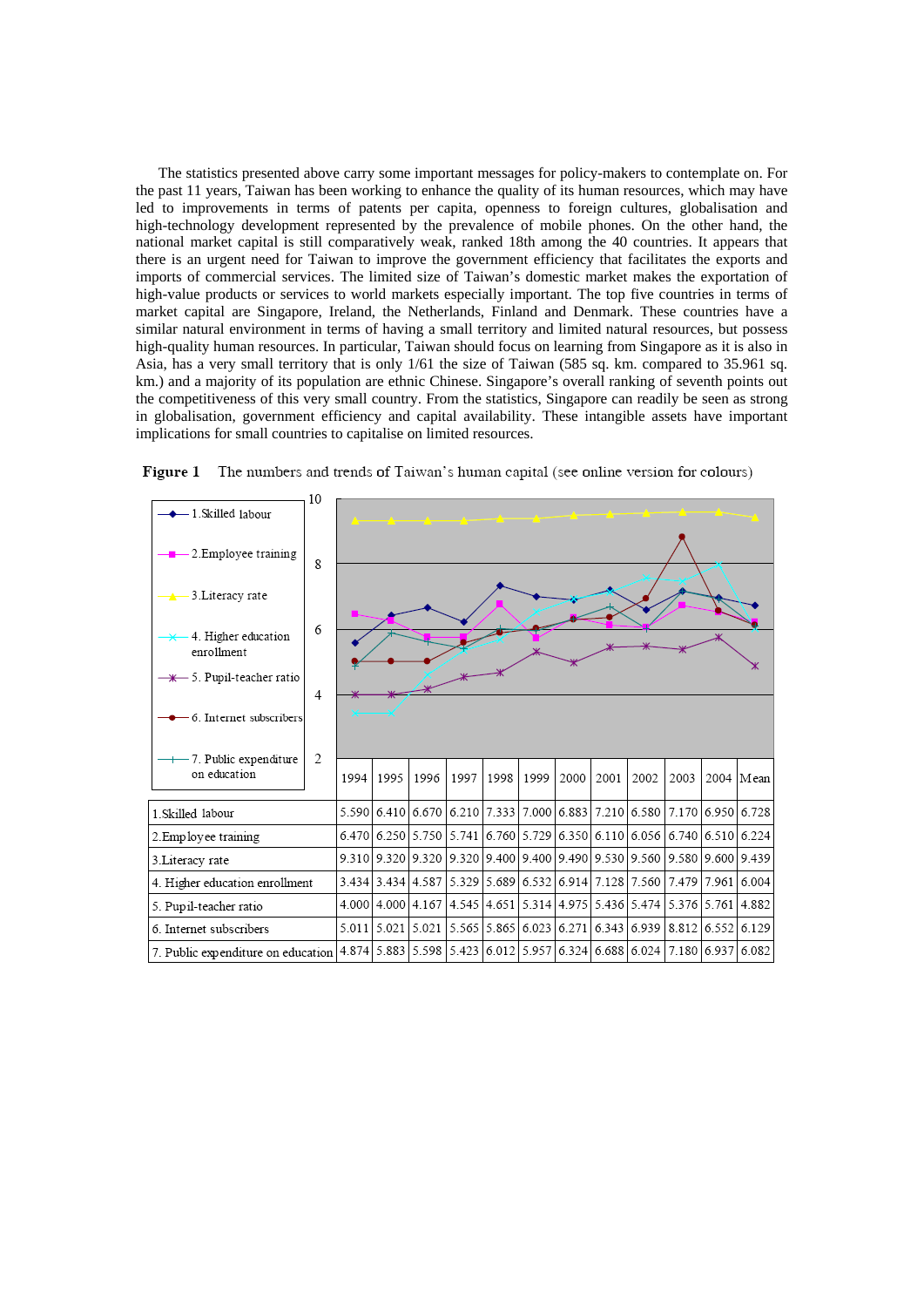

Figure 2 The numbers and trends of Taiwan's market capital (see online version for colours)

Figure 3 The numbers and trends of Taiwan's process capital (see online version for colours)

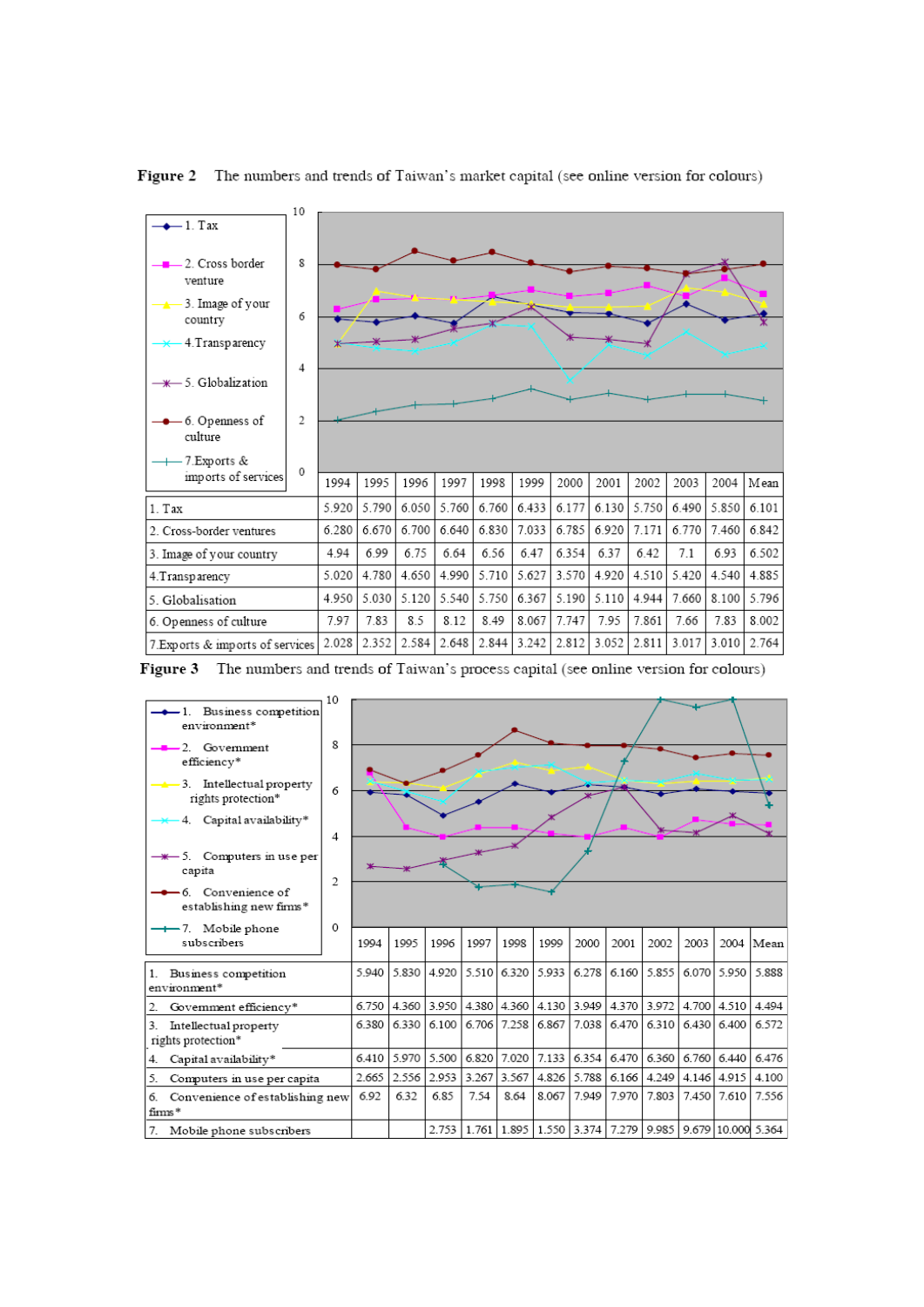

#### Figure 4 The numbers and trends of Taiwan's renewal capital (see online version for colours)

# **6 Limitations and future research**

The limitations of this research include the following:

- The country comparison is limited by the availability of published data, which has always posed a problem in studies of national-level intellectual capital.
- A forced combination of quantitative and qualitative scores on a scale of 1–10 may attenuate the variance.

• The historical data can only describe the past national intellectual capital, rather than the current status.

• The value of the results relies heavily on the quality of the raw data in the OECD database and World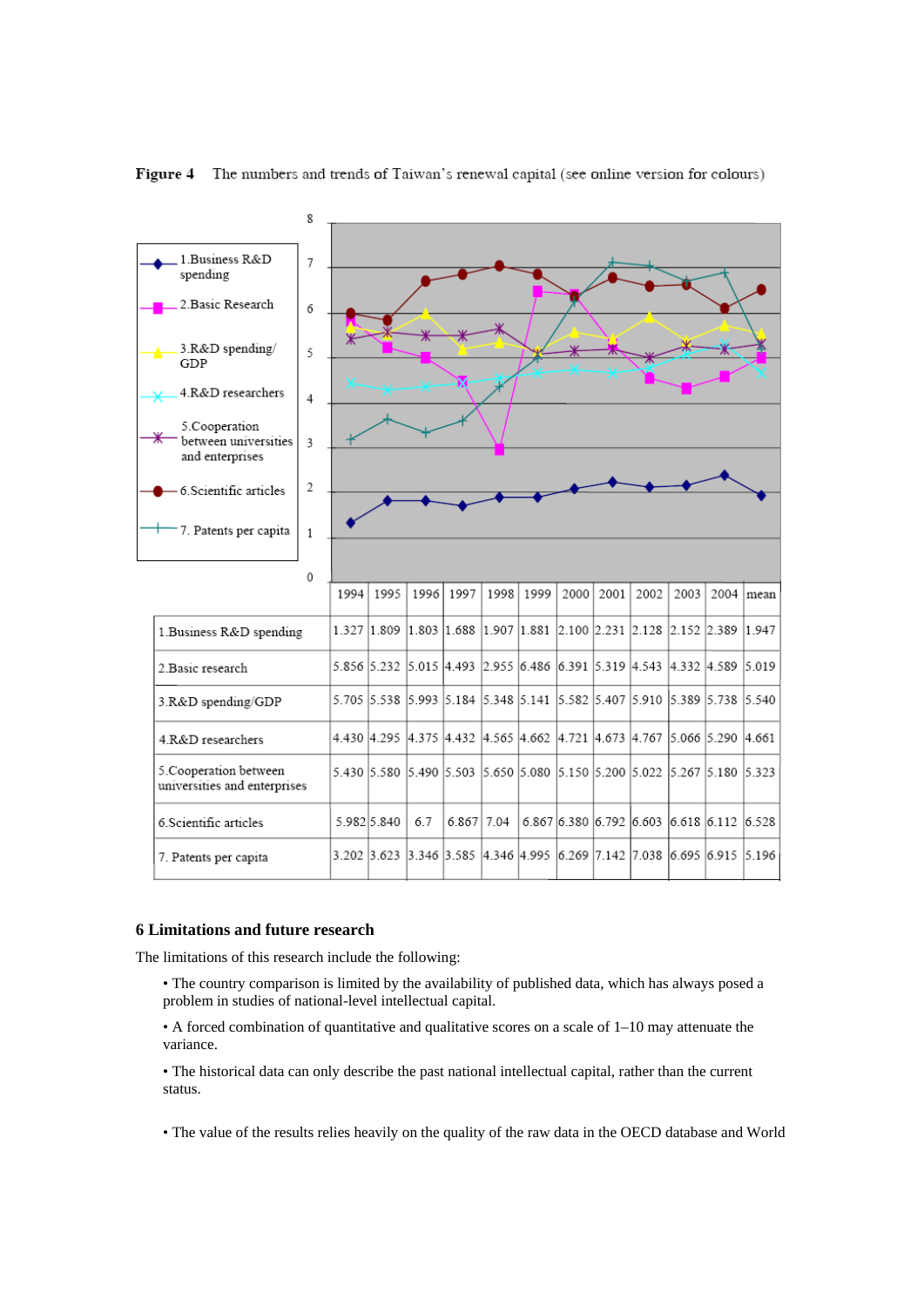Competitiveness Report, particularly for the qualitative rating.

The suggestions for future research include the following:

• The measurement models of human capital, market capital, process capital and renewal capital can be tested to validate the indicators of macro-level national intellectual capital

• The variables in each type of capital can be weighted according to experts' perceptions of their importance, as some of them may have different degrees of importance.

• The data can be grouped into two or three time periods, such as the first five years and the second five years, which can then be compared to identify any important similarities and differences.

• The study can be replicated every year; this would be particularly valuable in terms of making it possible to examine the status and trends of the four BRIC countries, which are now considered to have such a high growth potential.

• The casual relationships between the different types of national capital can be examined to provide further insights.

# **7 Conclusion**

Assessing the intellectual capital of a nation reveals the hidden values of the individuals, companies, institutions and communities that constitute the current and potential sources of wealth creation. The expectation is that finding a reliable measurement of knowledge assets will help governments achieve a more effective management of the intangible resources that increasingly determine the success of their economies (Bontis, 2004). Although assessing a nation's intellectual capital is a daunting task, the steady stream of research results that have been published in the last few years has made managers and policy-makers begin to pay more attention to the increasing importance of intangible assets. The present study provides a platform that a country can use to examine its strengths and weaknesses and identify the areas on which it should be focusing as it strives for excellence.

# **References**

- APEC Economic Cooperation Economic Committee (2000) Towards Knowledge-based Economies in APEC, APEC Secretariat, Singapore.
- Bontis, N. (2004) 'National intellectual capital index: a United Nations initiative for the Arab region', Journal of Intellectual Capital, Vol. 5, No. 1, pp.13–39.
- Bontis, N., Chua, W. and Richardson, S. (2000) 'Intellectual capital and the nature of business in Malaysia', Journal of Intellectual Capital, Vol. 1, No. 1, pp.58–100.

Bounfour, A. (2003) 'The IC-dVal approach', Journal of Intellectual Capital, Vol. 4, No. 3, pp.396–412.

Bounfour, A. and Edvinsson, L. (2004) IC for Communities, Nations, Regions, Cities, and Other Communities, Boston, MA: Butterworth-Heinemann.

Carr, N.G. (2003) 'IT doesn't matter', Harvard Business Review, pp.41–49.

- Collins, J. (2001) 'Level 5 leadership: the triumph of humility and fierce resolve', Harvard Business Review, Vol. 79, No. 1, pp.67–76.
- Department of Industry, Science and Resources (2000) Knowledge-based Activities: Selected Indicators, Department of Industry, Science and Resources, Canberra, Australia.
- Department of Trade and Industry (2001) UK Competitiveness Indicators: Second Edition, Department of Trade and Industry, United Kingdom.
- Drucker, P.F. (1993) Post-capitalist Society, 1st ed., New York, NY: HarperCollins.
- Eurostat (2000) Towards a European Research Area: Science, Technology and Innovation: Key Figures 2000, European Commission, Brussels.
- Garcia-Ayuso, M. (2003) 'Intangibles: lessons from the past and a look into the future', Journal of Intellectual Capital, Vol. 4, No. 4, pp.597–604.
- IMD (1994) The World Competitiveness Yearbook.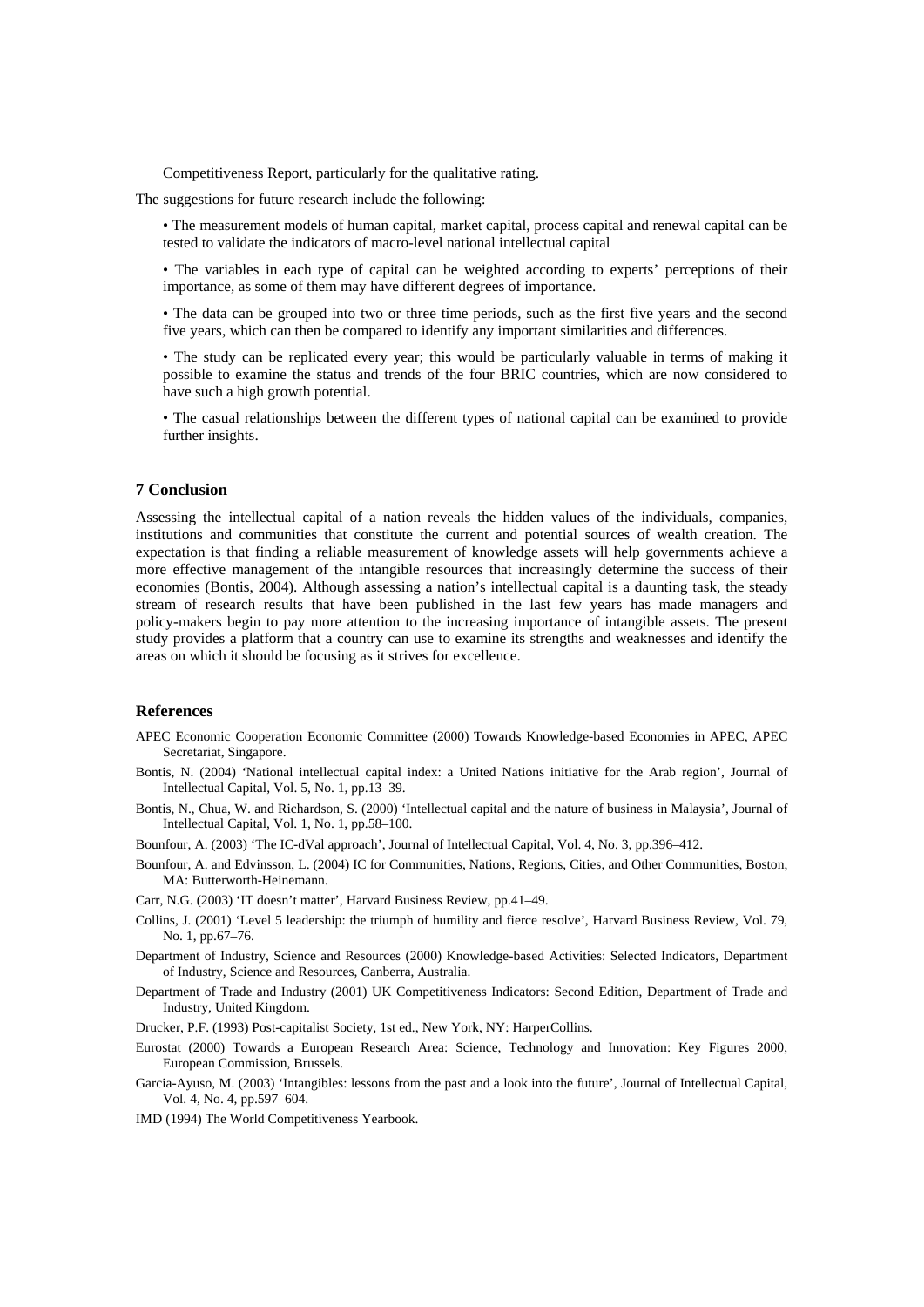IMD (1995) The World Competitiveness Yearbook.

IMD (1996) The World Competitiveness Yearbook.

IMD (1997) The World Competitiveness Yearbook.

IMD (1998) The World Competitiveness Yearbook.

IMD (1999) The World Competitiveness Yearbook.

IMD (2000) The World Competitiveness Yearbook.

IMD (2001) The World Competitiveness Yearbook.

IMD (2002) The World Competitiveness Yearbook.

IMD (2003) The World Competitiveness Yearbook.

IMD (2004) The World Competitiveness Yearbook.

Klein, P.A. (2000) 'National statistics, portrait of the value floor', Journal of Economy Issues, Vol. 34, pp.445–452.

Malhotra, Y. (2000) 'Knowledge assets in the global economy: assessment of national intellectual capital', Journal of Global Information Management, July–September, pp.5–15.

Malhotra, Y. (2003) 'Managing and measuring knowledge assets in the public sector', Working paper, Syracuse University.

OECD (2000) 'International science and technology co-operation: towards sustainable development', Proceedings of the OECD Seoul Conference, Paris: OECD.

OECD (2001) The Wellbeing of Nations: The Role of Human and Social Capital, Center for Educational Research and Innovation Research Paper, OECD, Paris

Pasher, E. (1999) The Intellectual Capital of the State of Israel, Herzlia Pituach: Kal Press.

Pomeda, J.R., Moreno, C.M., Rivera, C.M. and Martil, L.V. (2002) 'Towards an intellectual capital report of Madrid: new insights and developments, presented at "The transparent enterprise. The value of intangibles"', Madrid, Spain, 25–26 November.

Rembe, A. (1999) Invest in Sweden: Report 1999, Stockholm: Halls Offset AB.

- Singapore Department of Trade and Industry (2001) http://app.mti.gov.sg/data/pages/507/doc/ ERC\_HUM\_MainRepor.
- Spring Project (2002) http://cordis.europa.eu/data/PROJ\_FP5/ACTIONeqDndSESSIONeq 21722200595ndDOCeq104ndTBLeqEN\_PROJ.htm.
- Stewart, T.A. (1997) Intellectual Capital: The New Wealth of Organisations, New York, NY: Nicholas Brealey Publishing.

United National Development Programme (UNDP) (2000) 'Survey of economic and social development in the ESCWA region 1999–2000', United National Development Programme Research Paper, New York, NY.

- United Nations Economic Commission for Europe (2003) Status of and Trends in the Development of E-Government, New York, NY.
- US Department of Commerce (2001) http://www.eda.gov/ImageCache/EDAPublic/documents/ pdfdocs/1g3lr\_5f6\_5fjarboe\_2epdf/v1/1g3lr\_5f6.
- World Bank (1998) World Development Report: Knowledge for Development, Oxford University Press.

World Bank (2001) World Development Indicators, World Bank, Washington, DC.

World Bank (2002) 'The knowledge assessment', Methodology and Scoreboards, http://www1.worldbank.org.

## **Bibliography**

Amidon, D.M. (2001) 'The Intellectual Capital (IC) of Nations', http://www.entovation.com/ whatsnew/ic-nations.htm.

- Backhuijs, J.B., Holterman, W.G.M., Oudman, R.S., Overgoor, R.P.M. and Zijlstra, S.M. (1999) 'Reporting on intangible assets', Paper Presented at the International Symposium Measuring and Reporting Intellectual Capital: Experiences, Issues, and Prospects, OECD, Amsterdam.
- Edvinsson, L. (2003) IC Entrepreneurship for Knowledge Capital as the New Source of Wealth of Nations.

Edvinsson, L. and Malone, M. (1997) 'Intellectual capital', Harper Business, New York, NY.

IMD (2005) The World Competitiveness Yearbook.

- Leadbeater, C. (1999) 'New measures for the new economy', http://www.oecd.org.
- Malhotra, Y. (1995) 'Managing and measuring knowledge assets in the public sector', Working paper, Syracuse University.